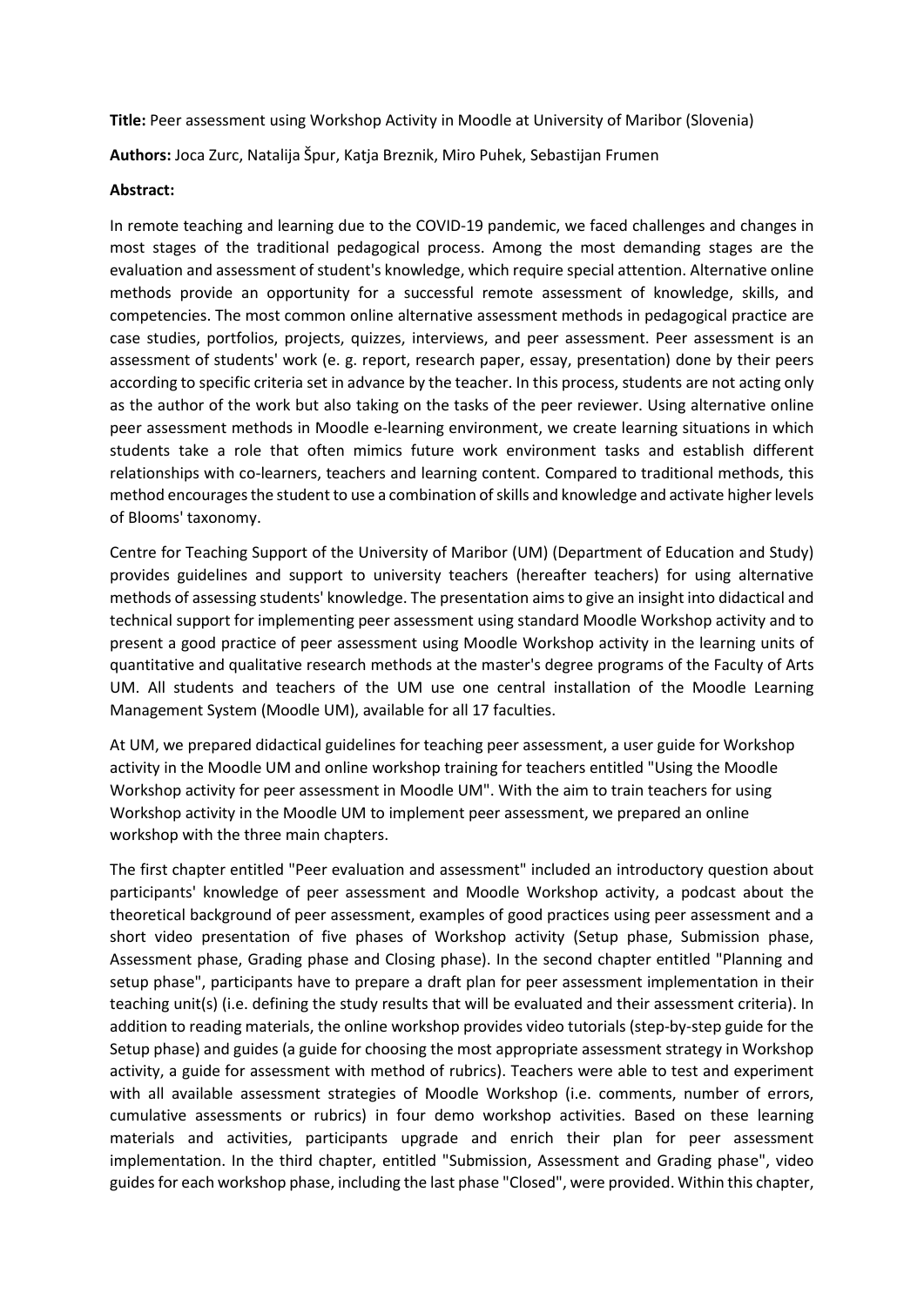special attention was given to content about anonymous peer assessment to overcome the challenge of subjective evaluation and uncomfortable feelings of students because of reviewing their classmates. Also, the anonymous peer assessment is recommended in accordance with GDPR. Finally, participants have to self-evaluate their competence in using Workshop activity and understanding the Grading phase and proper use of Final report with students' grades. The last chapter entitled "Final activities" included a quiz for assessing participants' knowledge about assessment strategies, Assessment phase and Grading phase. Additionally, they participate in Forum activity by providing their opinion about the usefulness of peer assessment in their teaching practice, which advantages and challenges they see. The majority of participants have a favourable opinion about using Workshop activity with their students. They highly appreciated and valued peer assessment for developing critical thinking, strategies of self-regulative learning, time management, responsibility and motivation for quality of study in university students, particularly in the learning activities with written examinations, within smaller groups (e.g. tutorials) and graduate study programs. The biggest challenges, in their opinion, are a subjective evaluation of students (e.g. favouring friends) when anonymous participation is not possible, fear of group exposer, and lack of knowledge. However, participants agreed that these challenges could be overcome by comprehensive planning and regular implementation of peer assessment in the pedagogical practice.

As an example of good practice, we implemented peer assessment in Moodle Workshop activity at the Faculty of Arts UM in the winter semester of the academic year 2020/2021. Master's degree students of Pedagogy and Sociology participated in this activity within the two learning units: "Quantitative and qualitative pedagogical research" and "Advanced (multivariate) statistical methods with software usage". The students, in both courses, designed a written assignment – a research project - based on empirical data and statistical analysis. The projects were prepared in the form of a research article in the extent of 3.000-5.000 words. Students could work individually, in pairs or in groups. Two peer assessments in Moodle Workshop activity were implemented to learn how to give and how to receive professional feedback on a written work, get familiar with the criteria of a high-quality written research report, developing critical thinking and strategies of self-regulative learning.

The assessment strategy of rubrics with seven assessed research methodology quality criteria in a 4 level grading scale and conclusion remarks in non-anonymous peer assessment was implemented in the first version of the Workshop activity. The second implementation based on the assessment strategy of numbers of error with the eight assessed criteria in dichotomy grading scale (yes/no), comments for each criterion and concluding remarks in anonymous peer assessment. In the second implementation, a teacher took an active role as the reviewer and gave the students descriptive and numerical feedback on their peer assessment quality. The teachers' feedback included evaluation of content, methodology and editing aspects of reviews. In both activities, every student evaluated one work from another classmate. Based on the focus group discussion and written feedback in Moodle (Choice and Feedback), the final evaluation showed students' enthusiasm and high level of interest for peer assessment as a new learning experience. They highly valued the opportunity to express their own opinion, draw parallels between their work and knowledge with peers, get a better understanding of research quality criteria and insights from the perspective of supervisor/reviewer/editor, and test their knowledge. They see learning how to give and accept feedback as essential competence in the social and humanities professions. Time required for learning the new online tool, extensive sitting in front of the device's screens due to the COVID-19 pandemic, fear of judging peer, non-anonymous assessment and lack of knowledge and understanding of assessment criteria seems to be the main challenges in peer assessment. Nevertheless, better achievements in peer review were recognized by students, who prepared a high-quality written report and showed a higher level of methodological knowledge at the written exam.